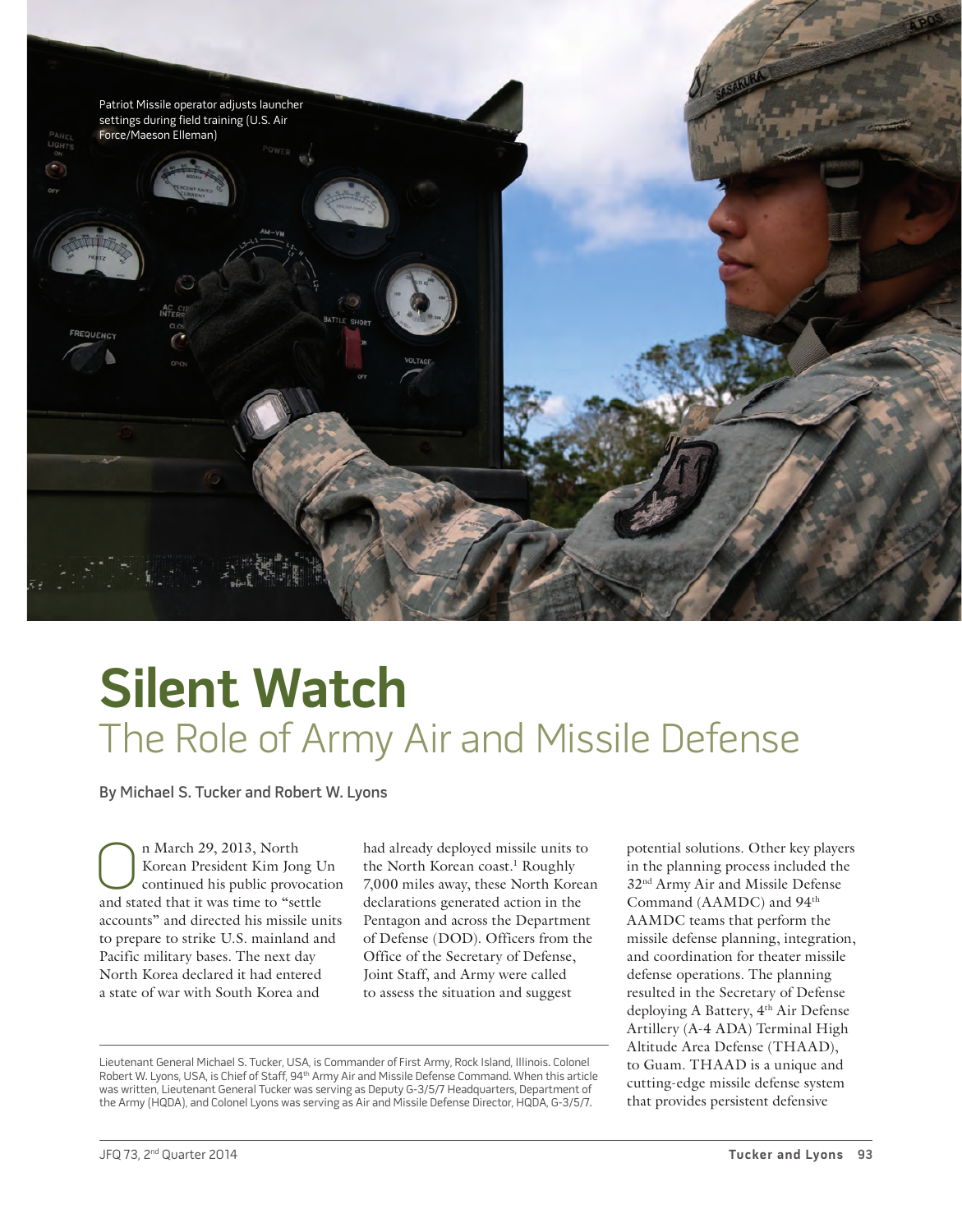

Two THAAD interceptors launched during test, which resulted in intercept of one MRBM target by THAAD and one MRBM target by Aegis Ballistic Missile Defense (DOD)

capabilities to defeat a wide range of stressing ballistic missiles in either the exoatmosphere (outer space) or the endoatmosphere. This capability was so new that only two THAAD batteries existed. Though A-4 ADA was maintained at heightened alert status, the order directed the battery to deploy in significantly less time. As a testament to the high degree of proficiency and professionalism of the Soldiers and leaders involved, A Battery, 4th Battalion successfully deployed in 7 days and attained full operational capability in 15 days—weeks ahead of predicted planning cycles.

The effect of the ongoing THAAD deployment to Guam cannot be overstated, as it assures U.S. allies and partners by demonstrating commitment to a country or region. THAAD provides critical persistent ground-based homeland missile defense for Guam and its key civilian and military sites. Additionally, it enables dual-mission *Aegis* ships to perform air and missle defense (AMD) and other critical missions for the geographic combatant commanders. No other

Service has this capability or can achieve this effect. DOD understands that Army AMD remains the cost-effective, persistent solution to address the enduring requirements of the new DOD strategy.2 This one event and its effect illustrate both the strategic importance and the increased operational demand for AMD. Chief of Staff of the Army General Raymond T. Odierno stated, "Whether it's missile defense, whether it's to build partner capacity, whether it's to put some small element on the ground to do work or operationally employ it to protect some U.S. interest, that's what we're looking to do."<sup>3</sup>

Events in North Korea and Syria are only the most recent demonstrations of the critical role AMD plays in today's strategic environment. The deployments of THAAD to Guam coupled with the Patriot missile system to Turkey further validate the thinking that Army missile defense systems are key strategic (or geopolitical) tools for the geographic combatant commands. Army AMD Soldiers provide an enduring presence to "1) demonstrate U.S. commitment

to a region, 2) create the ability to partner with allies there, and 3) provide a deterrent or calming perspective."4 Additionally, as the wars in Iraq and Afghanistan wind down, the Army and other Services are transitioning from a combat force to a force of deterrance. Army AMD is central to the deterrence mission, providing persistent and credible defensive capability, assuring allies with U.S. presence, and providing operational access for the joint team.

A combination of strategic factors has elevated the importance of Army AMD capability. They include threats that have evolved in capability, complexity, and capacity; a defense strategy and policy that place a high value on an enduring deterrence capability; and an increasing need to maintain joint operational access to distant regions of the world. These strategic factors have increased the operational demand on the Army's existing AMD force. In the Army's G-3/5/7, we have a front-row seat to those demand signals through the Global Force Management Board process and other forums. We work with the Army staff, Missile Defense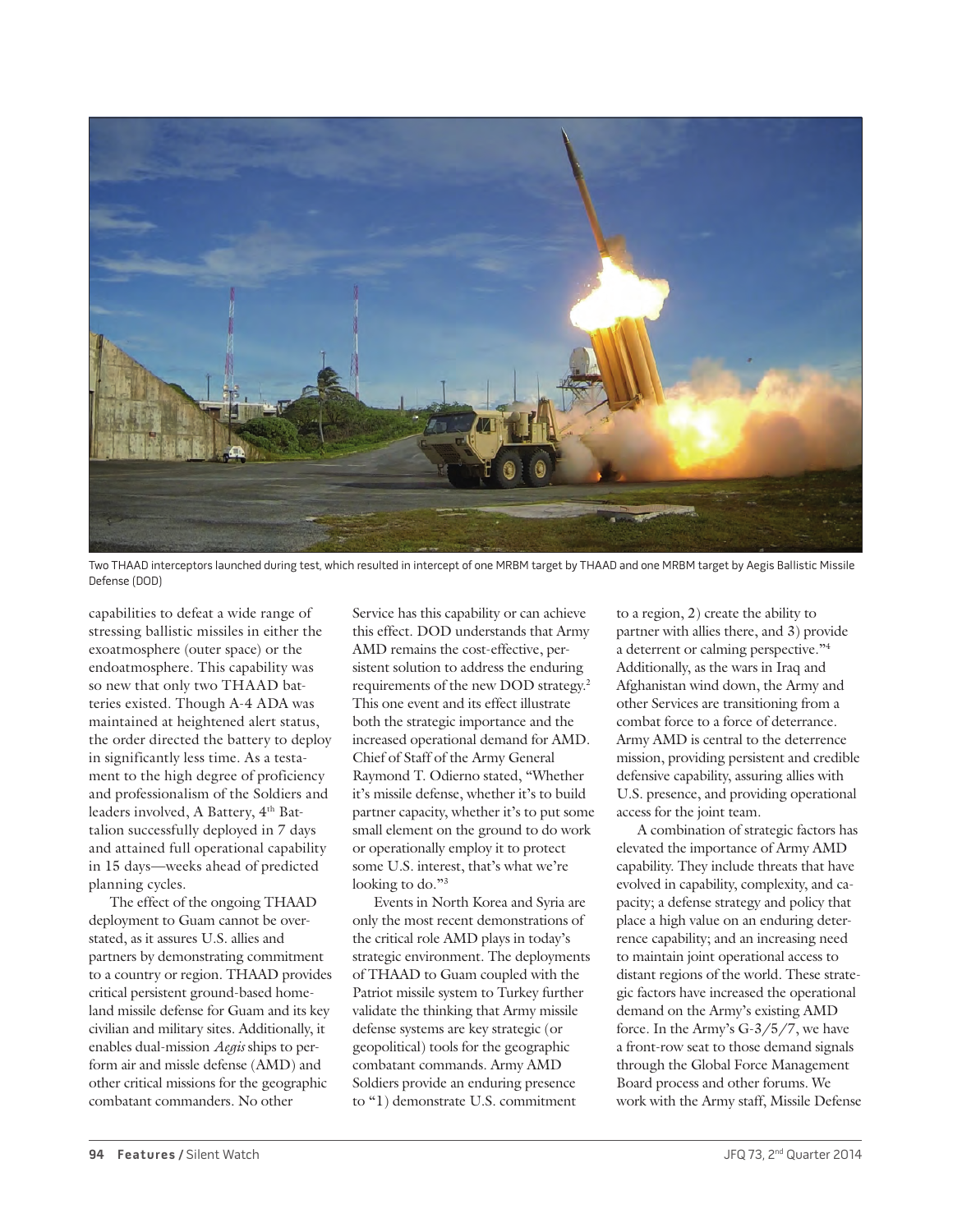Agency (MDA), combatant commanders, and others to ensure the Army will continue to provide the capability needed.

It has been more than a year since Army Secretary John McHugh and Chief of Staff General Odierno approved the AMD strategy, which was written to synchronize the stakeholders' efforts in developing the future AMD force. Since then, the Nation and the Army entered a time of sequestration, continuing resolutions, and increasing conflicts around the world. For Army AMD, what should have been a straightforward year of executing the approved strategy has additionally become a year of reacting to ever-increasing demands for AMD in a time of increasingly constrained resources:

*The United States faces profound challenges that require strong, agile, and capable military forces whose actions are harmonized with other elements of U.S. national power. Our global responsibilities are significant; we cannot afford to fail. The balance between available resources and our security needs has never been more delicate.*<sup>5</sup>

A new set of AMD capabilities is being developed and will significantly change the way Army AMD forces deploy, employ, and fight. Game-changing systems such as the Integrated Air and Missile Defense (IAMD) Battle Command System (IBCS) and Indirect Fire Protection Capability Increment 2 Intercept Multi-Mission Launcher (MML) weapon system will allow us to be more globally responsive, less constrained by command and control linkages, and better able to organize forces at the component level.

The Army AMD force is changing to meet the increasing demands of the joint warfighter. This article examines the strategic environment and the role of the Army's AMD team, reviews the Army's AMD strategy one year later, and considers the implications for the joint force.

#### **Army's Directed Role**

Providing AMD for the joint force has long been an Army mission. DOD Directive 5100.01, "Functions of the

Department of Defense and Its Major Components," directs the Army to "Conduct air and missile defense to support joint campaigns and assist in achieving air superiority."6 Significantly, no other Service is so charged. The Navy is directed to "Conduct ballistic missile defense,"7 and the Air Force to "Conduct offensive and defensive operations, to include appropriate air and missile defense."8 This is not to imply the other Services have small roles. Indeed, the Navy and the MDA have invested billions and achieved incredible capability to destroy ballistic missiles before they reenter Earth's atmosphere. The Air Force often serves as the higher headquarters for AMD operations, integrating Services, systems, fighters, radars, and even coalition partners to protect against an array of threats on a global scale. Nevertheless, only the Army is charged "to provide air *and* missile defense to support joint campaigns." That straightforward charge has become increasingly important in the current strategic environment.

The title of this article is deliberate. "Silent Watch" speaks to the critical and enduring role our AMD forces execute: deploy to faraway lands, often in or near harm's way, continuously "watching" for the first shot of the next war. When that shot comes—sometimes after months or even years—defeating the enemy can lead to greater operational and strategic flexibility for our leaders, greater control of escalation, maintaining coalitions, and even possibly helping to prevent that war. Every day, AMD forces are on Silent Watch around the world and at home. In addition to those deployed around the globe, 350 Soldiers of the Army National Guard protect 314 million Americans 24/7 from the threat of a rogue or accidental nuclear launch against the United States. Despite budgetary pressures, according to the recently released Quadrennial Defense Review 2014, the number one priority is defense of the homeland, which further highlights the criticality of the global missile defense mission area and directs increasing our capability and capacity with additional sensors and interceptors.

### **Defense Strategy**

At a symposium in April 2011, Commander of U.S. Central Command General James N. Mattis stated:

*We can reduce the desire for any nation to threaten our nations and our people, reminding adversaries that offensive plans with missiles cannot succeed, so don't even try. IAMD serves as an important manifestation of our collective protection and deterrent posture, and increases deterrence by reducing vulnerabilities.*<sup>9</sup>

In January 2012, the President and Secretary of Defense released the new defense guidance, *Sustaining U.S. Global Leadership: Priorities for 21st Century Defense.* It charted significant changes to defense policy including a rebalancing toward the Asia-Pacific region, a focus on preparing for asymmetrical warfare to include antiaccess/area-denial (A2/AD), a renewed emphasis on building partner capacity, and an acknowledgment of today's fiscally constrained environment. The defense guidance also highlights the following challenges relevant to Army AMD:

*The United States must maintain its ability to project power in areas in which our access and freedom to operate are challenged. In these areas, sophisticated adversaries will use asymmetric capabilities, to include electronic and cyber warfare, ballistic and cruise missiles. . . .*<sup>10</sup> *With the diffusion of destructive technology, these extremists have the potential to pose catastrophic threats that could directly affect our security and prosperity.*<sup>11</sup>

This policy shift is taking place within the context of a global security environment that presents a multitude of security challenges for the Nation, the Army, and the Army's AMD forces. It also manifests a new concept called Joint Operational Access.

# **The Concept**

The Joint Operational Access Concept (JOAC) focuses on how the joint force will achieve operational access against armed opposition that possesses A2/AD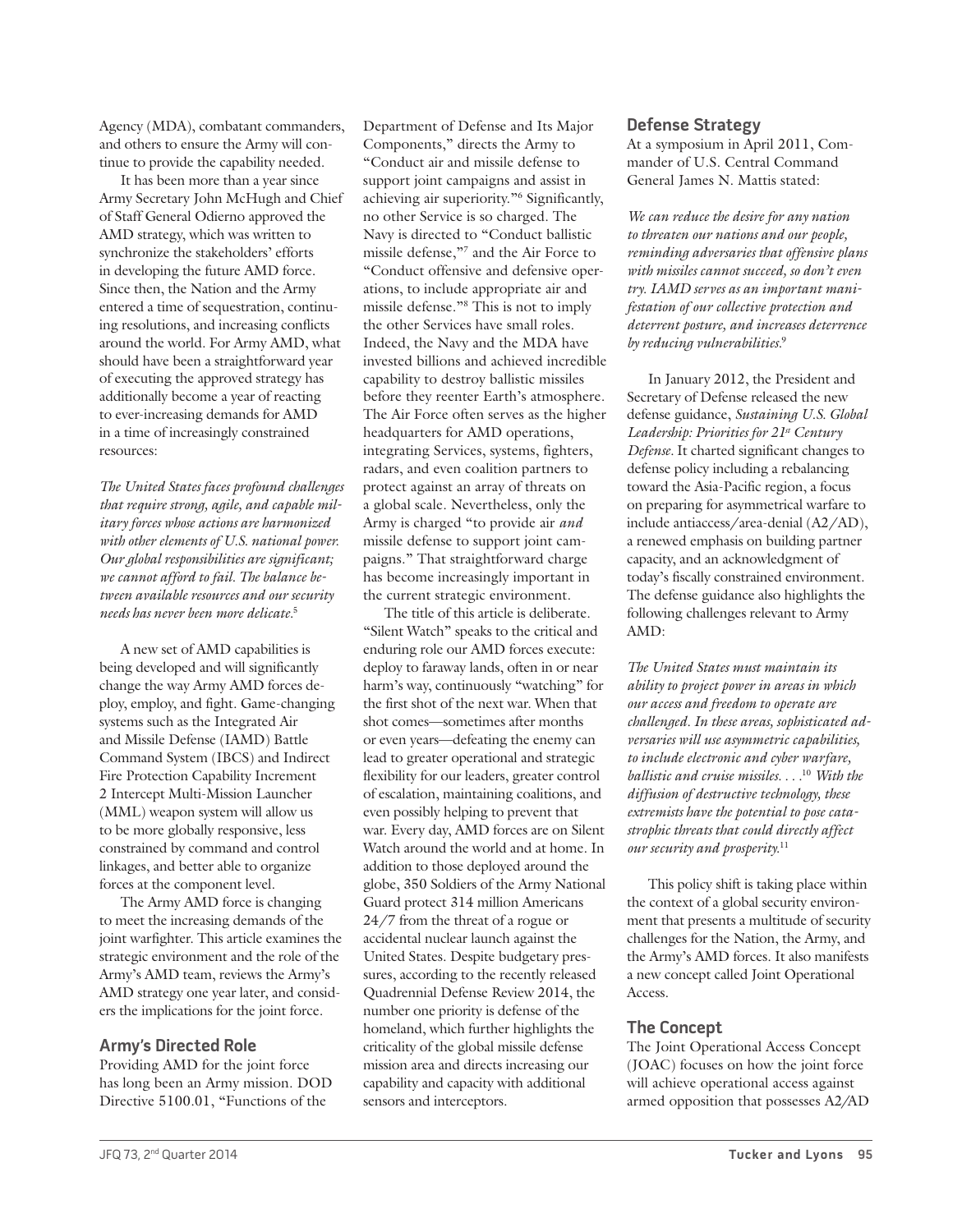capabilities. A core component to achieving global access is the importance of setting preconditions, which could be forward deployment of forces, multinational exercises, or support agreements. The JOAC identifies one of the required capabilities as the ability to provide expeditionary missile defense to counter the increased precision, lethality, and range of enemy A2/AD systems.<sup>12</sup> "The U.S. requires a more geographically distributed, operationally resilient, and politically sustainable posture that allows persistent presence and, if needed, power projection. . . . This rapid response hinges on flexibility and forward positioning of permanent and rotational forces."13 Army AMD has a significant role in setting preconditions for given regions and countering A2/AD capabilities in a nonescalatory manner, especially in early phases of conflict. For example, in the U.S. Pacific Command (USPACOM) area of responsibility there are three Patriot battalions, one THAAD battery, an Army AMD command center, and an Army Navy/Transportable Radar Surveillance (AN/TPY-2) radar forward stationed. These AMD units engage in multiple exercises with partners and allies. In the USPACOM region alone, we participate annually with the Republic of Korea's forces in Ulchi Freedom Guardian and Key Resolve exercises, with Japan's forces in Keen Edge and Keen Sword, and with our multinational partners in Terminal Fury and Talisman Saber. These AMD assets are on Silent Watch, providing force protection over critical power projection, command and control, and other strategic locations.

# **Threat**

These challenges, as they relate to AMD, include a danger that has evolved in both capability and employment. The threats from rockets and unmanned aerial vehicles (UAVs) to cruise and ballistic missiles are increasingly more capable, longer range, and more precise. Ten years ago, the "circular error probability" of where an enemy missile would land was often measured in kilometers or tens of kilometers; in the

future, Global Positioning Satellites and improved navigation will reduce that error to mere meters. UAVs are increasingly becoming "near real time" targeting devices capable of bringing lethal missiles on our forces in short order. The thinking enemy is increasingly practicing "complex integrated attacks," where multiple capabilities are brought to bear against a single target in a simultaneous raid to defeat air defenses.

Many countries view ballistic and cruise missile systems as cost-effective weapons and symbols of national power. In addition, they present an asymmetric threat to U.S. airpower. Key findings from the National Air and Space Intelligence Center's unclassified 2013 report *Ballistic & Cruise Missile Threat* highlight the evolution of threat capabilities. North Korea has unveiled the new road-mobile Hwasong-13 intercontinental ballistic missile (ICBM) while continuing to develop the Taepodong-2. Also in development are an intermediate-range ballistic missile and a solid propellant short-range ballistic missile (SRBM). By 2015 Iran could develop and test an ICBM capable of reaching the United States. In 2010, Iran revealed the Qiam-1 SRBM, the fourth generation Fateh-110 SRBM, and now claims to be mass-producing antiship ballistic missiles. It has modified its Shahab-3 mediumrange ballistic missile (MRBM) to extend its range and effectiveness and also claims to have deployed the two-stage, solidpropellant Sejjil MRBM.

China has the most active and diverse ballistic missile development program in the world. It is developing and testing offensive missiles, forming additional missile units, qualitatively upgrading missile systems, and developing methods to counter ballistic missile defenses. It continues to field conventionally armed SRBMs opposite Taiwan and is developing a number of mobile, conventionally armed MRBMs. Missiles such as the Dong-Feng 21D ASBM are key components of a military modernization program specifically designed to prevent adversary forces' access to regional conflicts. Russia still has over 1,400 nuclear warheads deployed on ballistic missiles

capable of reaching the United States, and although the size of the Russian strategic missile force is shrinking (with arms control limitations and budgetary constraints), development of new ICBM and SLBM systems is proceeding.

Land-attack cruise missiles (LACMs) are highly effective weapons systems that can present a major threat to military operations. At least nine foreign countries will be involved in LACM production during the next decade, and many missiles will be available for export.<sup>14</sup> These advances in threat capability and capacity have significantly increased the operational demand for AMD capability.

### **Demand**

On July 17, 2013, in testimony before the Senate Appropriations Defense Subcommittee hearing on MDA's fiscal year 2014 budget, Vice Admiral James D. Syring stated, "I am working hard, as the new director, with the Army to find a way to the seventh and possibly eighth THAAD batteries. The system is needed, and the system is needed in more numbers, in my assessment and discussion with the combatant commanders."15

The demand for Army AMD is outpacing supply. During recent Congressional testimony, Lieutenant General Richard P. Formica, former Commanding General, Space and Missile Defense Command, commented that "Our analysis, reinforced by the 2012 Global BMD [Ballistic Missile Defense] Assessment [a recent senior-level tabletop exercise], reinforces the fact that GCC demands for missile defense capabilities will always exceed the available BMD inventory."16 In addition to the aforementioned THAAD and Patriot units in Guam and Turkey, we had counterrocket, artillery, and mortar capabilities in the Iraq and Afghanistan conflicts, Patriot units in Poland and Jordan, and AMD sites in Japan and Israel. AMD forces will continue to be forward stationed and deployed in Korea, Japan, throughout the Gulf, and in Europe according to the President's priorities and Phased Adaptive Approaches for Europe, Asia-Pacific, and the Middle East. AMD's Patriot force is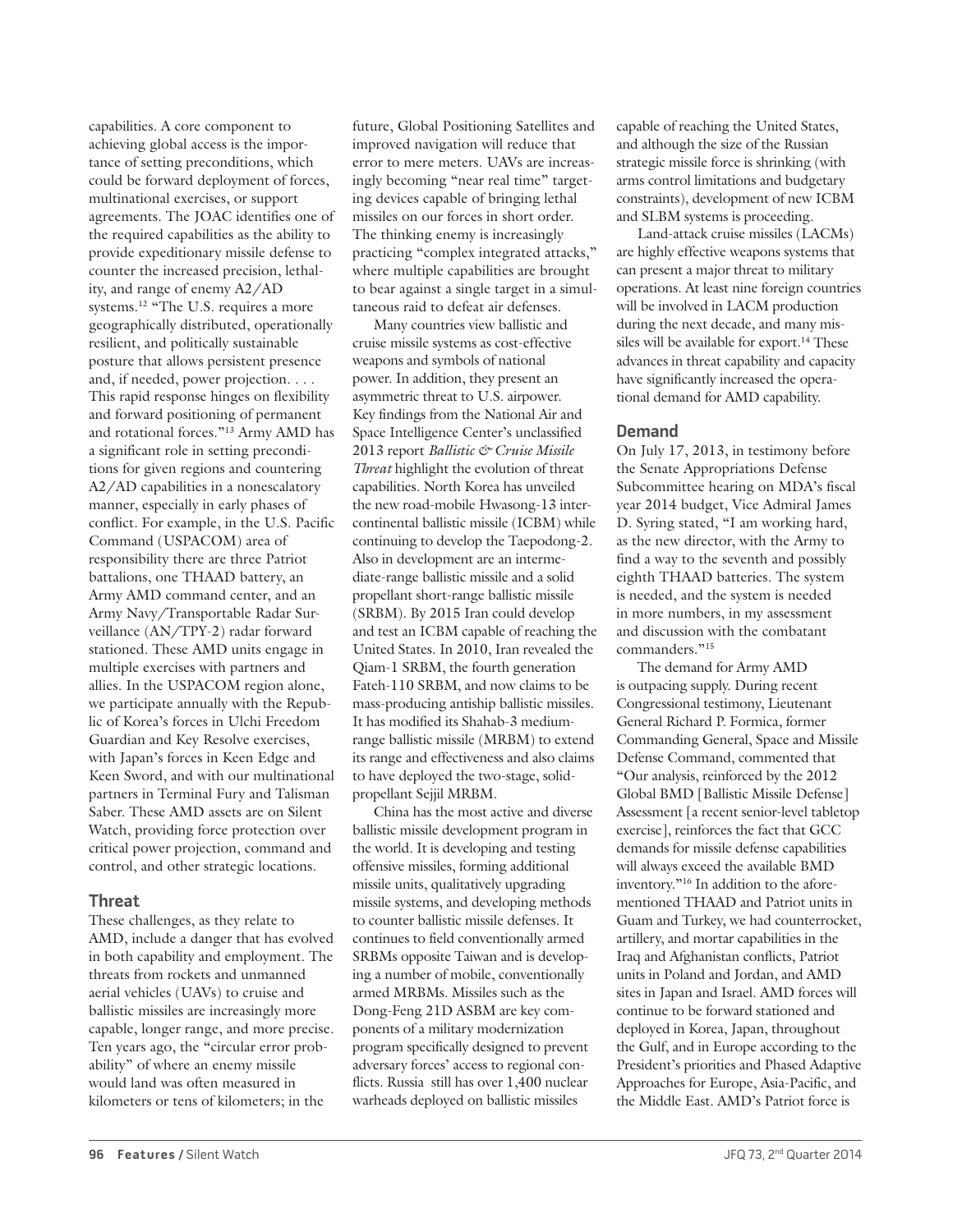currently more than 40 percent forward deployed or forward stationed, and global demands for Patriot units continue to increase. Four of our five Joint Tactical Ground Station systems currently support overseas combatant commanders. As THAAD and AN/TPY-2 forward-based mode radars are fielded, requests for their deployment remain high as well.

We ask Soldiers to deploy to obscure sites, often with little preparation, in many cases breaking new ground for the Nation. They are as much diplomats for U.S. values as protectors of cities. Deployments are never rote; they require intensive command and leadership from all levels with extensive coordination between staffs and the host country to execute successfully. These deployments often call for nonstandard actions that speak to initiative and quick, effective decisionmaking to establish or sustain operations. Once deployed assets are operational, the pace remains at a high level with continual improvements to site security and procedures coupled with system maintenance to ensure units maintain a ready status. In addition, these deployments are not just 3- or 6-month tours: AMD units are some of the few remaining units that still deploy for 12 month rotations. Once employed, they normally stay and provide an enduring presence. Silent Watch becomes a lasting U.S. "foot in the door" for improved relations with host countries. We face a long-range threat with the knowledge that many lives are at stake if we fail. Thus we do everything within our power to ensure that failure is not an option.

# **AMD Strategy**

As noted, the Army published its first Service-wide AMD strategy in 2012. Its purpose is to articulate an overarching AMD framework that synchronizes Service functions in support of Army and joint missions. It describes where the Army plans to be in the future, how the AMD force is shaped to support the Army and the joint force, and what must be accomplished to succeed in the future operational environment. The AMD strategy is informed by the new defense guidance, resource challenges,



Patriot missile mobile launcher and air defense equipment deployed to U.S. and NATO Patriot missile batteries at Incirlik Air Base, Turkey (U.S. Air Force/Charles Larkin, Sr.)

proliferation of threat technology, and an era of persistent conflict. It also articulates expectations for 2016 and 2020 to aid DOD in keeping the AMD force and Army staff within this framework in the near- and midterm years. The strategy's desired outcomes are AMD's three imperatives: to defend the homeland, defend the force and critical assets, and assure access for our forces. To achieve these, the AMD strategy has four Lines of Effort:

- **•** attain networked mission command
- **•** enable defeat of the full range of air and missile threats
- **•** build partner capacity and maintain forward presence
- **•** transform the AMD force.

#### **Innovation Is Key**

With increasing threats and decreasing resources, the Army needed to develop significant new AMD capabilities quickly and affordably. The prior approach of developing stand-alone systems (for example, Medium Extended Air Defense, Surface Launched Advanced Medium Range Air-to-Air Missile, and Joint Land Attack Cruise Missile Defense Elevated Netted Sensor) was no longer affordable; we had to "break the mold" with

AMD and develop capabilities that were integrated, joint, and multimission.

This led the Army to pursue an ambitious networked solution called Army IAMD. At the center of this effort is the IBCS program, which will not only serve as the Patriot's next generation command and control (C2) system but act as the single mission command system for all Army AMD. IBCS will also enable systems to work together, share data, and employ assets in new and more efficient ways.

IBCS will provide enhanced mission command capability for AMD leaders. It will increase the range of options available to the commander on the ground as he tailors the defense design down to component level employment rather than emplacement of whole batteries and systems. This IBCS-driven evolution will allow leaders to better manage the battle, with increased operational flexibility resulting in the right capability at the right location, enhanced ability to manage missile inventories, and added decision time for leaders to improve their ability to execute engagements. Army AMD is inherently a joint (and coalition) mission area—Air Force fighters and Navy *Aegis* ships team with Army AMD Patriot and THAAD systems to complete actions across the joint engagement sequence. When enabled, IBCS will network across